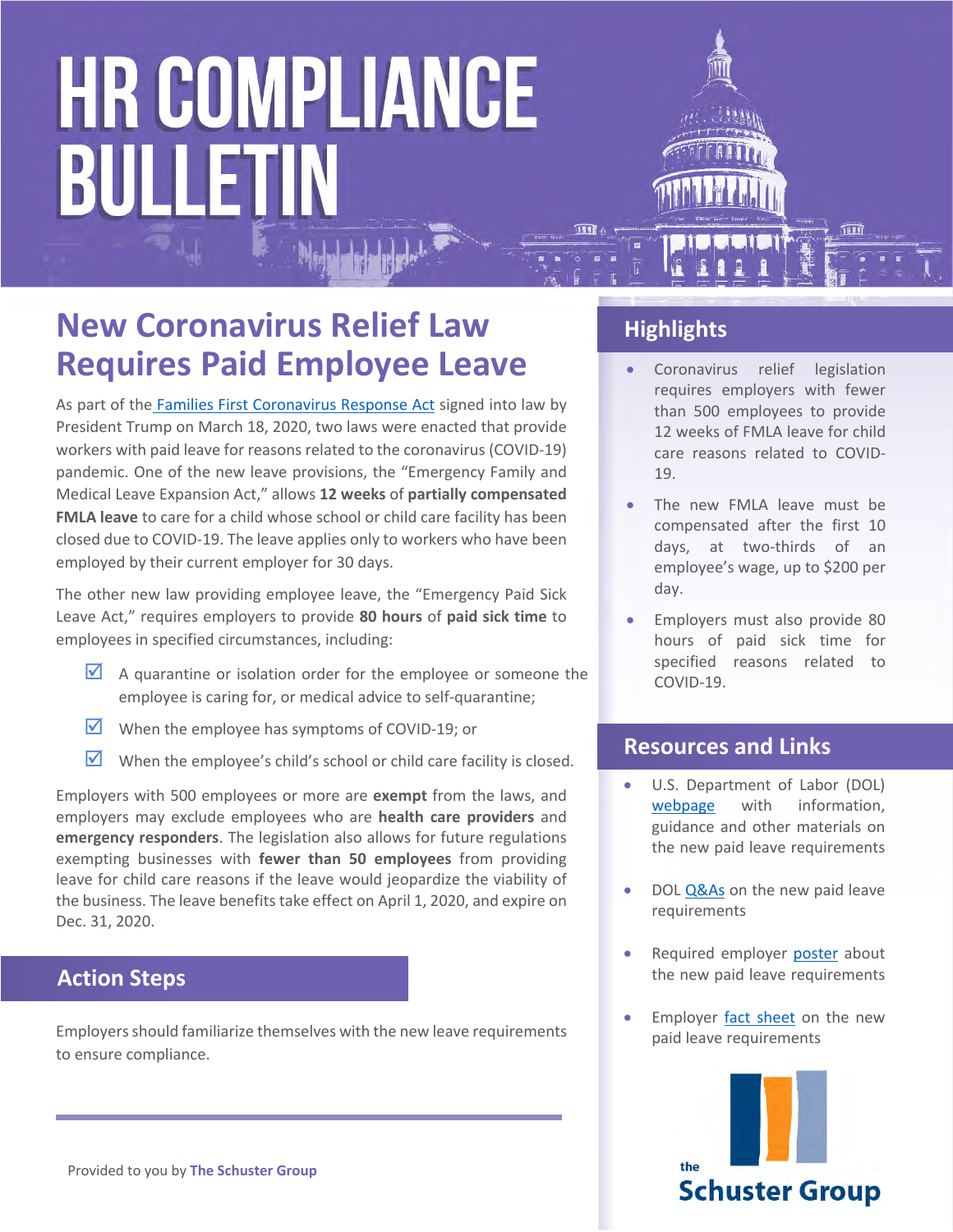### **Overview**

In response to the coronavirus (COVID-19) pandemic, Congress enacted a bill (the "Families First Coronavirus Response Act") providing various forms of relief, including two separate laws mandating that employers give employees paid leave for specified purposes related to COVID-19. The two leave laws are the "Emergency Family and Medical Leave Expansion Act," and the "Emergency Paid Sick Leave Act." The leave mandates take effect on April 1, 2020 and sunset on Dec. 31, 2020.

#### **The Emergency Family and Medical Leave Expansion Act**

In general, the Emergency Family and Medical Leave Expansion Act amends the federal Family and Medical Leave Act (FMLA) to allow employees to take leave for certain **child care purposes** related to COVID-19. It requires employers to **partially compensate** that leave after the first 10 days.

#### *Covered Employers*

The expanded FMLA requirements apply to private employers with **fewer than 500 employees**, and all government employers. Thus, small employers that are not subject to the FMLA's regular leave provisions are subject to the new FMLA leave rules that allow employees to take leave for specified child care purposes related to COVID-19.

The law allows for future regulations to exempt businesses with fewer than 50 employees if the leave would jeopardize the viability of the business. The law states that employers with fewer than 50 employees will not be subject to civil damages in an employee action brought under the FMLA for violation of the new provisions.

#### *Covered Employees*

All employees who have worked for their current employer for **30 calendar days** are eligible for the new FMLA leave; however, employers are permitted to deny leave to employees who are health care providers or emergency responders.

#### *Using Leave*

Eligible employees of covered employers may take up to **12 weeks** of FMLA leave if they are unable to work (or telework) because they must care for a son or daughter under 18 years of age. The need for leave must be caused by the closing of the child's elementary or high school or place of care, or the unavailability of the child's child care provider, due to a declared COVID-19 public health emergency.

"Child care provider" means a provider who receives compensation for providing child care services on a regular basis.

Where the need for leave is foreseeable, employees should provide their employers with as much **notice of leave** as is practicable.

#### *Compensation*

Employers are not required to pay employees for the **first 10 days** of the new FMLA leave, but employees may substitute any accrued vacation leave, personal leave, or medical or sick leave for this unpaid leave. Thereafter, the employer must compensate FMLA leave taken under the new provision at a rate of **at least two-thirds of the employee's regular rate** of pay, based on the number of hours the employee would otherwise normally be scheduled to work, up to a maximum of **\$200 per day, or \$10,000 total**.

Special calculation rules apply for employees with variable schedules.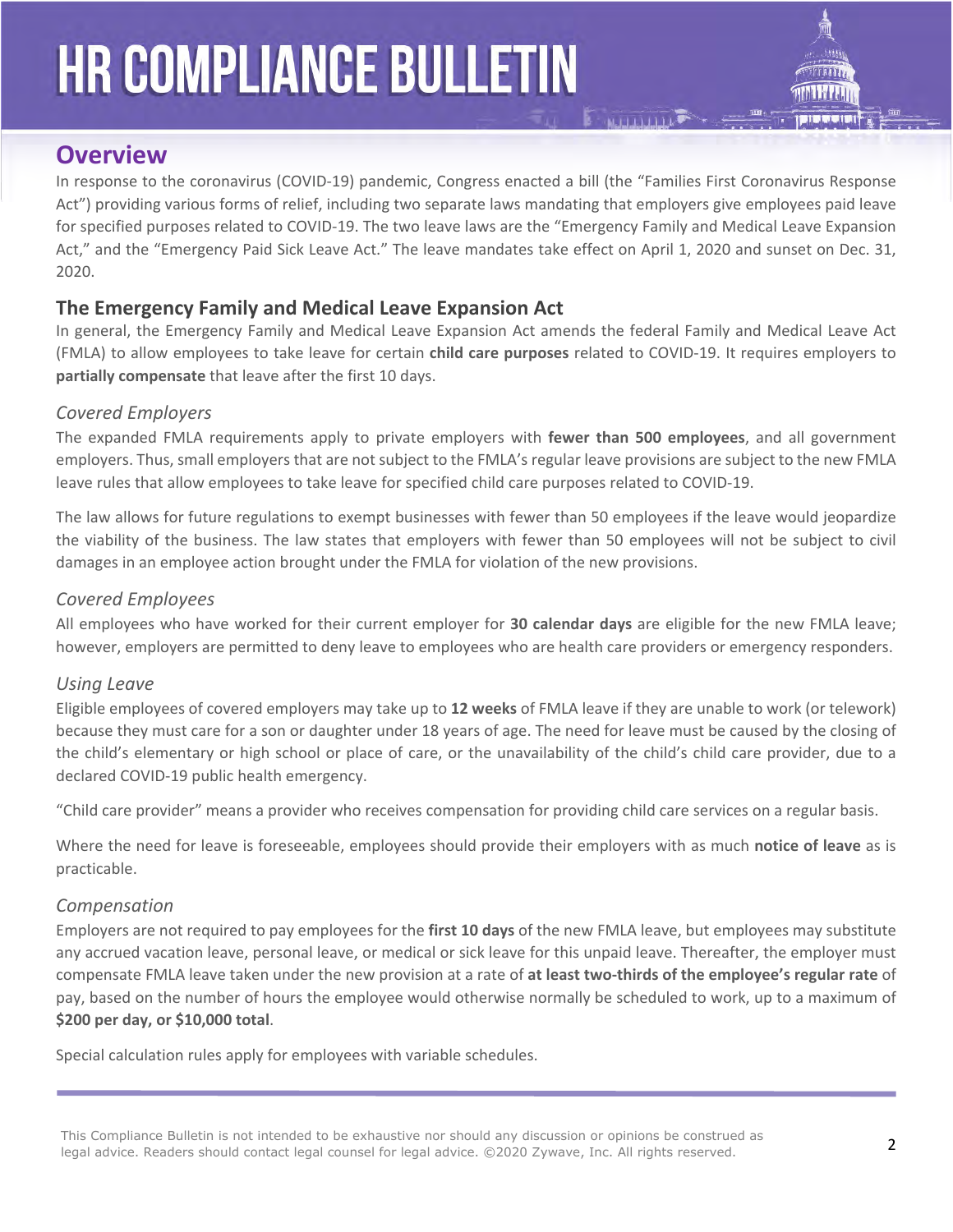

Special rules apply to multi-employer collective bargaining agreements.

#### *Job Protection*

While FMLA leave is usually job-protected, meaning employees who take leave must be restored to their position (or an equivalent) when they return to work, the new law provides a limited exception to this requirement. Employers with fewer than **25 employees** are **not subject to the job restoration requirement**, if:

- The employee took FMLA leave under the new COVID-19 expansion of the law;
- The employee's position no longer exists due to economic conditions or changes in operating conditions of the employer that affect employment and are caused by a public health emergency;
- The employer makes reasonable efforts to restore the employee to an equivalent position; and
- If these efforts fail, the employer makes reasonable efforts to contact the employee if an equivalent position becomes available. The contact period is for one year, beginning on the earlier of:
	- o The date on which the employee's need for leave ends
	- o Twelve weeks after the employee's leave begins

#### *Tax Credit*

Employers are entitled to a credit against the tax imposed by section 3111(a) or 3221(a) of the IRS Code for each calendar quarter of an amount equal to 100% of qualified family leave wages paid. Tax credits are also available for selfemployed people.

#### **Emergency Paid Sick Leave Act**

The second law passed providing paid employee leave in relation to the coronavirus is the Emergency Paid Sick Leave Act.

#### *Covered Employers*

The paid sick leave law applies to all private employers with **fewer than 500 employees**, and all government employers. The law allows for future regulations exempting businesses with fewer than 50 employees from providing leave for specific child care reasons under certain conditions, described later in this document under *Using Paid Sick Leave*.

#### *Covered Employees*

All employees are covered, regardless of the length of their employment with their current employer. However, employers may choose not to provide paid sick leave to employees who are **health care providers** or **emergency responders**.

#### *Using Paid Sick Leave*

All full-time employees, regardless of the length of time they have worked for their employer, are entitled to **80 hours** of paid sick time, available for immediate use. Part-time employees are entitled to an amount of paid sick time equal to the average number of hours they work over a two-week period.

Paid sick time may be taken when the employee:

- 1. Is subject to a federal, state or local quarantine or isolation order related to COVID-19
- 2. Has been advised by a health care provider to self-quarantine due to concerns related to COVID-19
- 3. Is experiencing symptoms of COVID-19 and is seeking a medical diagnosis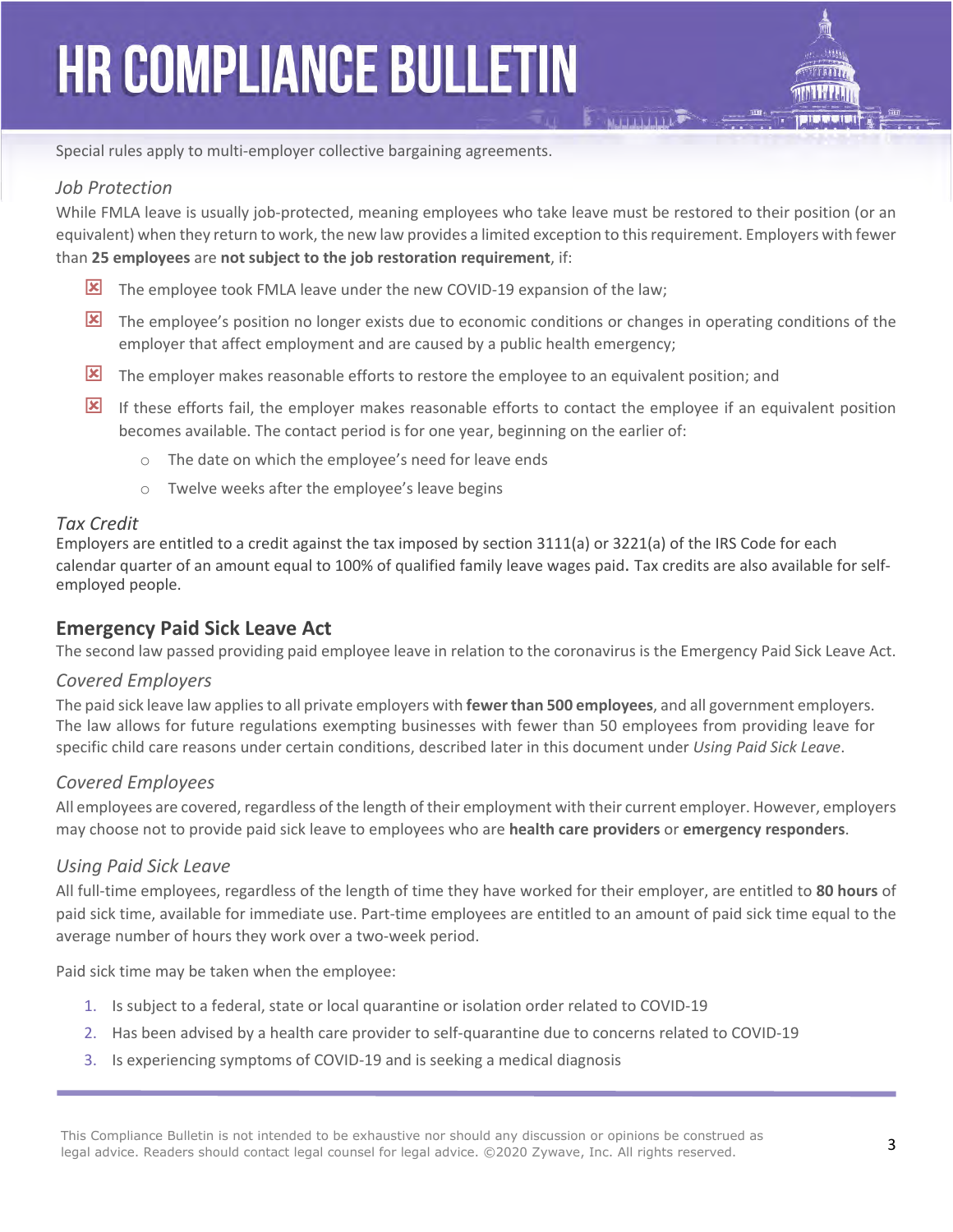- 4. Is caring for an individual who is subject to a federal, state or local quarantine or isolation order related to COVID-19, or who has been advised by a health care provider to self-quarantine
- 5. Is caring for his or her child if the child's school or place of care has closed, or the child's care provider is unavailable, because of COVID-19 precautions
- 6. Is experiencing another substantially similar condition specified by the Secretary of Health and Human Services (HHS)

Employers may not require employees to use other paid leave before using paid leave under the new law. The law allows for future regulations exempting businesses with fewer than 50 employees from providing leave for reason 5, above, if the leave would jeopardize the viability of the business as a going concern.

An employer may require the employee to follow reasonable **notice** procedures after taking leave the first time.

#### *Compensation*

Under the new paid sick leave law, employers must pay employees their regular rate of pay if the employee is taking leave for a reason related to their own symptoms of, or exposure to, COVID-19. Employees who are taking leave to care for family members are only entitled to be paid at two-thirds of their regular rate. Daily and total maximum limits apply, as set forth in the compensation table below.

| <b>Reason for leave</b>                                                                                                                          | Daily pay rate/cap                                      | <b>Total pay cap</b> |
|--------------------------------------------------------------------------------------------------------------------------------------------------|---------------------------------------------------------|----------------------|
| Quarantine or isolation order                                                                                                                    | Regular rate of pay up to a cap of \$511                | \$5,110              |
| Advice from health care provider to<br>self-quarantine                                                                                           |                                                         |                      |
| Experiencing symptoms of COVID-19 and<br>seeking a medical diagnosis                                                                             |                                                         |                      |
| Caring for an individual subject to<br>quarantine or isolation order, or who has<br>been advised by a health care provider to<br>self-quarantine | Two-thirds regular rate of pay, up to a<br>cap of \$200 | \$2,000              |
| Caring for own child whose school or place<br>of care has closed, or whose care provider<br>is closed or unavailable                             |                                                         |                      |

This Compliance Bulletin is not intended to be exhaustive nor should any discussion or opinions be construed as legal advice. Readers should contact legal counsel for legal advice. ©2020 Zywave, Inc. All rights reserved.